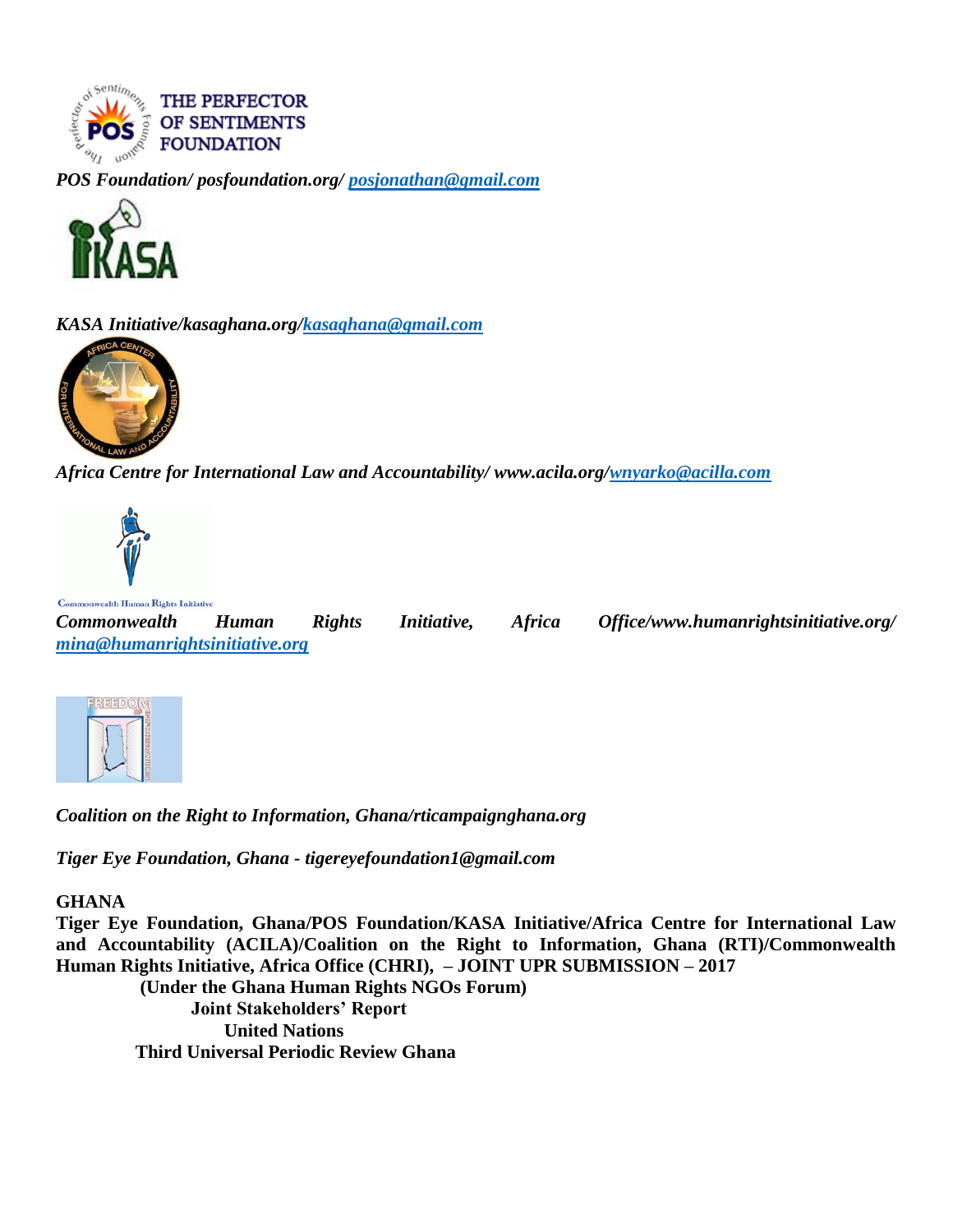### **INTRODUCTION AND METHODOLOGY**

- 1. This report considers the progress Ghana has made on the issues of Corruption and the Commission on Human Rights and Administrative Justice (CHRAJ).
- 2. The submission is prepared in line with Information and Guidelines for Relevant Stakeholders on the Universal Periodic Review Mechanism [as of 2 August 2016]. It covers the methodology for the preparation of the submission and measures undertaken by Ghana to entrench democracy, which has implications for human rights, constitutionalism, rule of law and the fight against corruption in the country. The information was further discussed at a pre-UPR submission workshop organised by Ghana Human Rights NGOs Forum (POS Foundation-Secretariat), KASA Initiative and UPR-Info Africa Office, Kenya on  $21^{st}$  and  $22^{nd}$  March, 2017 which was attended by more than 70 civil society organizations in Accra, and validated by same on 28th March, 2017. The submission subsequently highlights specific developments and follow-up measures by Ghana in relation to the summary prepared by the Office of the High Commissioner for Human Rights in accordance with paragraph 5 of the annex to Human Rights Council resolution (16/21A/HRC/WG.6/14/GHA/3).
- 3. Ghana has ratified the International Covenant on Civil and Political Rights (ICCPR), the Second Optional Protocol to the International Covenant on Civil and Political Rights, the UN Convention against Corruption (UNCAC), the UN Convention against Transnational Organised Crimes, The African Union Convention on Preventing and Combating Corruption, The UN Declaration against Corruption and Bribery in International Commercial Transactions, The International Code of Conduct for Public officials, The OECD Convention on Combating Bribery of Foreign Public Officials in International Business Transactions, and FATF 40+9 Recommendations. Additionally, Ghana is a member of the Inter-Governmental Action Group against Money Laundering in West Africa, the Financial Action Task Force and the Open Government Partnership (OGP).
- 4. Ghana's domestic legal foundation is provided by the 1992 Constitution. Chapter 5 of the Constitution promotes and ensures the protection of the human rights of the citizenry. Subsequent Acts and legislation derived from the Constitution have been enacted by Parliament of Ghana under the 4<sup>th</sup> Republic, which include, but are not limited to, the establishment of the Commission of Human Rights and Administrative Justive (CHRAJ, Act 456) and The National Anti-Corruption Action Plan (NACAP) in 2014.

## **Corruption:**

- 5. Certain comments on the state of corruption were made during the interactive dialogue session of the 2012 UPR Process; 38 (Egypt), 53 (Malaysia), 56 (Morocco), and 102 (Turkey).
- 6. Corruption continues to be a drawback to the fight against poverty. According to the Ghana Integrity Initiative (GII), the local chapter of the Transparency International (TI), corruption is one of the many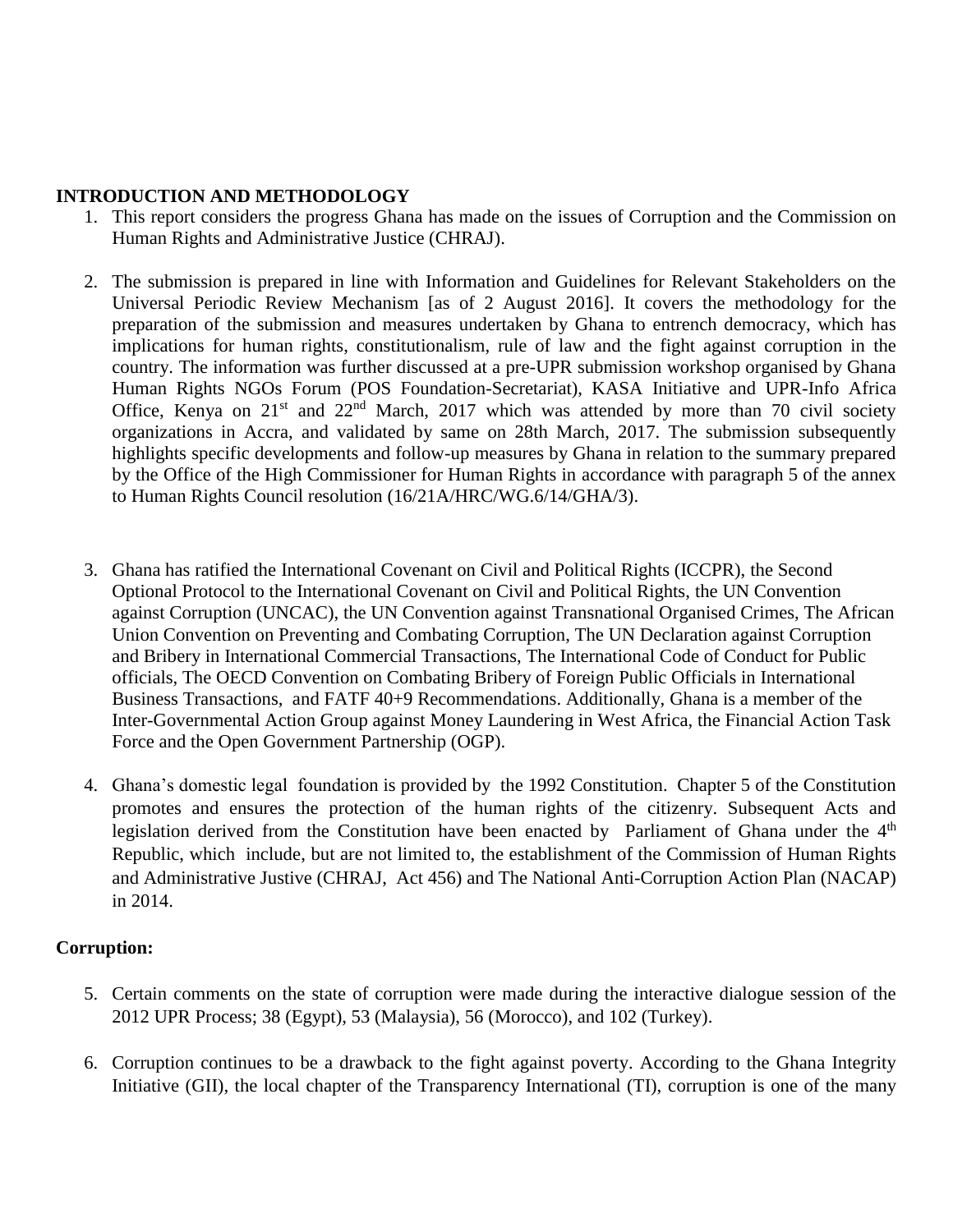reasons Ghana was unable to achieve some of the targets of the Millennium Development Goals  $(MDGs)^1$ .

- 7. According to the 2016 edition of the GII's Corruption Perception Index (CPI), Ghana ranked 70 out of 176 countries included in the years' index, with a score of 43 points out of 100. The GII report noted that Ghana's score of 43 is a likely reflection of the many exposés of public sector corruption in the last few years including the police recruitment scam<sup>2</sup>, Ghana Youth Employment and Entrepreneurial Development Authority (GYEEDA) scandal<sup>3</sup>, Savannah Accelerated Development Authority (SADA) scandal<sup>4</sup>, GHC 144 million (USD 33,181,310) GRA/Subah Scandal<sup>5</sup>, the infamous Woyome's GHC 51 million (USD 11,751,714) judgment debt saga<sup>6</sup> and the Smartty's bus rebranding deal<sup>7</sup>. According to GII, this is likely compounded by government perceived inability to fully resolve high profile corruption cases<sup>8</sup>.
- 8. In the case of GYEEDA for example, the GYEEDA was established by the government of Ghana as a means of reducing the mass rate of youth unemployment confronting the nation. In the 4-year period, spanning 2009 to 2012, GYEEDA received GHC 949,661,017 (USD 218,826,363) from five unauthorized sources (District Assembly Common Fund, Ghana Education Trust Fund (GETFUND), The National Health Insurance Scheme) NHIS, Ministry of Finance and Economic Planning and Communication Service Tax) to fund its unspecified and ill-defined projects/activities (sometimes called modules). Not only was the allocation of the sum of GHC 949,661,017 (USD 218,826,363) from 2008- 2012 not accounted for, by way of audited (or even unaudited) financial statements, GYEEDA also owed an additional sum of GH¢259,000,000 (USD 59,680,272) as at June 2013. Thus, the total spending by GYEEDA within the 4-year period exceeded  $GH¢1,000,000,000$  (USD 230,425,762) of monies allocated to it.
- 9. According to the US Ambassador to Ghana, Ghana has lost many business opportunities due to acts of bribery and corruption. "Corruption inhibits free enterprise and slows economic growth, and is compromising the quality of much needed services that safeguards health, creates opportunity and save lives".<sup>9</sup> Reports indicate that a typical agricultural exporter in Ghana faces more than forty check points between Accra and the border with Burkina Faso. These check points add up to 100 dollars or more in what is known as 'facilitation fees'<sup>10</sup>.
- 10. Obligations: Ghana is obliged to fulfil its obligations under the various international and regional conventions/treaties relating to corruption, implement the NACAP, the 2016 UK Anti- Corruption summit recommendations as well as commitments under the Open Government Partnership National Action plan.

#### **11. Recommendations:**

 $\overline{a}$ 

12. The State Party should:

<sup>1</sup> https://www.tighana.org/media/upcoming-events/annual-anti-corruption-forum/#sthash.2Wam50QB.dpuf

<sup>2</sup> http://www.myjoyonline.com/news/2016/March-21st/police-recruitment-scam-finding-cop-patrick-timbilla-culpable-may-be-difficult-police.php

<sup>&</sup>lt;sup>3</sup> http://citifmonline.com/2016/03/16/gyeeda-scandal-rlg-asongtaba-refund-looted-cash-with-interest/

<sup>4</sup> https://yen.com.gh/57962-scandals-that-have-rocked-mahama-administration.html

<sup>5</sup> http://www.ghanaweb.com/GhanaHomePage/NewsArchive/GHc144m-GRA-Subah-Scandal-Where-the-monies-went-289928

<sup>6</sup> http://www.myjoyonline.com/news/2015/March-12th/live-update-woyome-verdict.php

<sup>7</sup> http://www.myjoyonline.com/news/2016/May-9th/explosive-expos-on-smarttys-bus-branding-deal-by-occupyghana.php

<sup>8</sup> https://www.tighana.org/assets/Uploads/DOC-20170125-WA0000.pdf

<sup>9</sup> https://www.newsghana.com.gh/gii-survey-reveals-the-true-picture-of-corruption-at-dvla-gra-passport-office/

<sup>10</sup> http://citifmonline.com/2017/03/08/corruption-at-dvla-gra-passport-office-very-real-gii-survey